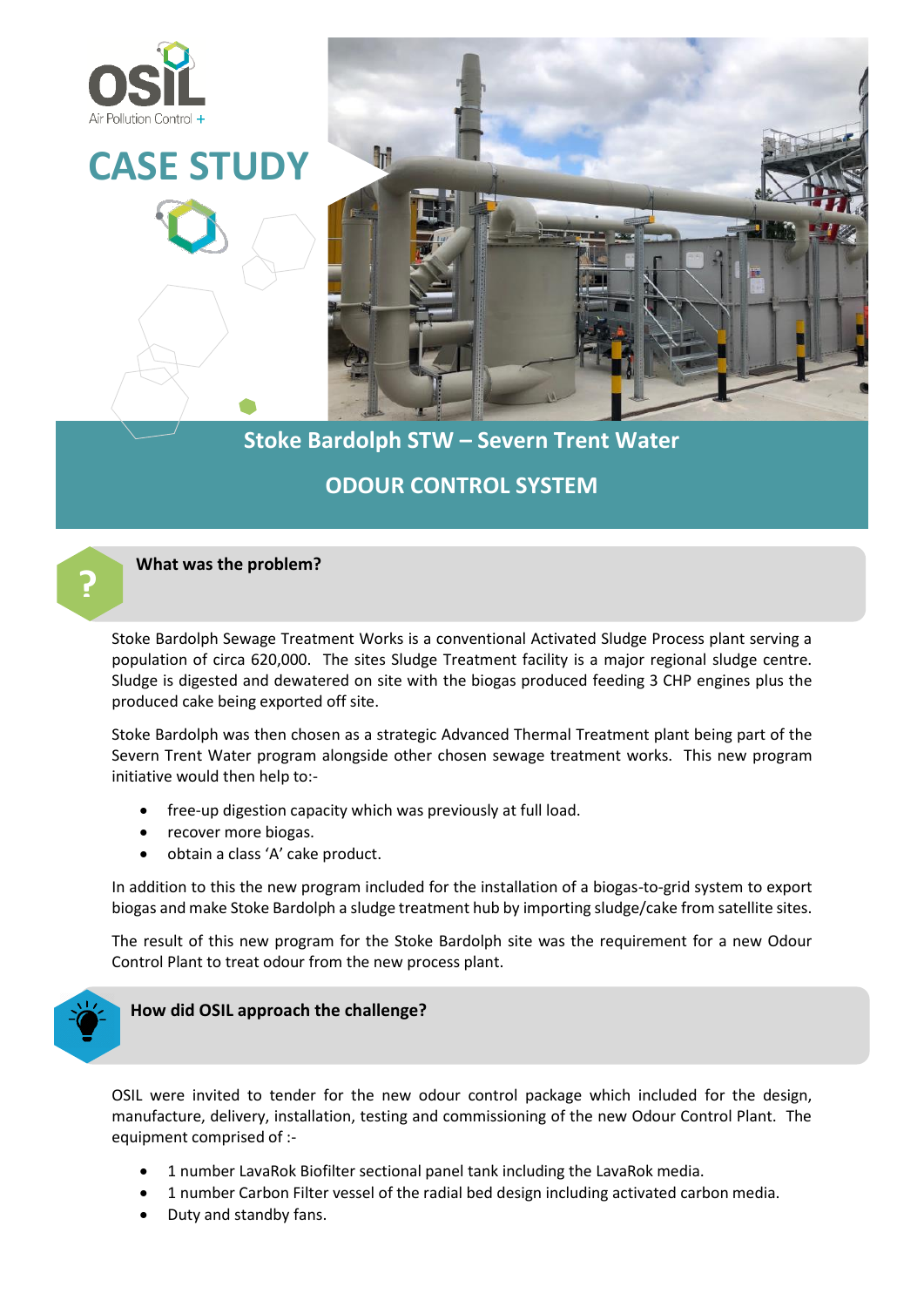- Slab and Field ducting to all associated plant including ducting supports.
- 6M high exhaust stack.
- Instrumentation for the Odour Control system.

OSIL submitted a formal offer and were successful in receiving the award of the odour control subcontract package.



## **Basis of the design**

The following table summarises the flows and odour concentrations used for the sizing of the OCU.

| <b>Source of Odorous Air</b>                             | Volume         | Flow rate | <b>Required ventilation rate</b>                                   | flow<br>高<br>Required<br>rate | $\frac{5}{4}$ | (ppm) |
|----------------------------------------------------------|----------------|-----------|--------------------------------------------------------------------|-------------------------------|---------------|-------|
|                                                          | m <sup>3</sup> | $m^3/h$   |                                                                    | m <sup>3</sup> /hr            | lave          | max   |
| Sludge<br><b>Buffer</b><br>Tanks<br>(Total vol of 2 No.) | 2208           | 1300      | Specified as 650m <sup>3</sup> /hr per<br>tank                     | 1300                          | 50            | 200   |
| 3 No. G3-115 Centrifuges                                 | ÷              | 480       | Specified as 160m <sup>3</sup> /hr per<br>centrifuge               | 480                           | 50            | 200   |
| 1 No. Cake Reception<br><b>Hopper</b>                    | 30             | 300       | 10 air changes per hour<br>specified on 30m <sup>3</sup> volume    | 300                           | 50            | 200   |
| 4 No. Conveyors                                          | 11.25          | 115       | 10 air changes per hour<br>specified on 11.25m <sup>3</sup> volume | 460                           | 50            | 200   |
| 1 No. Centrate Tank                                      | 600            | 360       | Specified as 360m <sup>3</sup> /hr                                 | 360                           | 25            | 100   |
| 1 No. Centrate Pump<br><b>Station</b>                    | 37.5           | 200       | 10 air changes per hour<br>specified                               | 200                           | 10            | 50    |
| 2No. THP Feed Silos                                      | 500            | 300       | Specified as 150m <sup>3</sup> /hr per<br>silo                     | 300                           | 50            | 200   |
| <b>TOTAL AIR FLOW RATE</b>                               |                |           |                                                                    | 3400                          |               |       |

#### **Performance Requirements**

The design of this system was based on an odour level of 1,000 ouE/ $m<sup>3</sup>$  at the stack with 95% reduction in odour and 99% reduction in H2S.



**Delivering the Solution**

J N Bentley were the framework contractor managing the whole works including civils, electrical and mechanical plant incorporating the odour control system.

Initially, J N Bentley did experience delays from their contractors and there were also major issues arising from the COVID pandemic all of which resulted in our site start date being delayed.

There were also various challenges with the installation of the odour plant.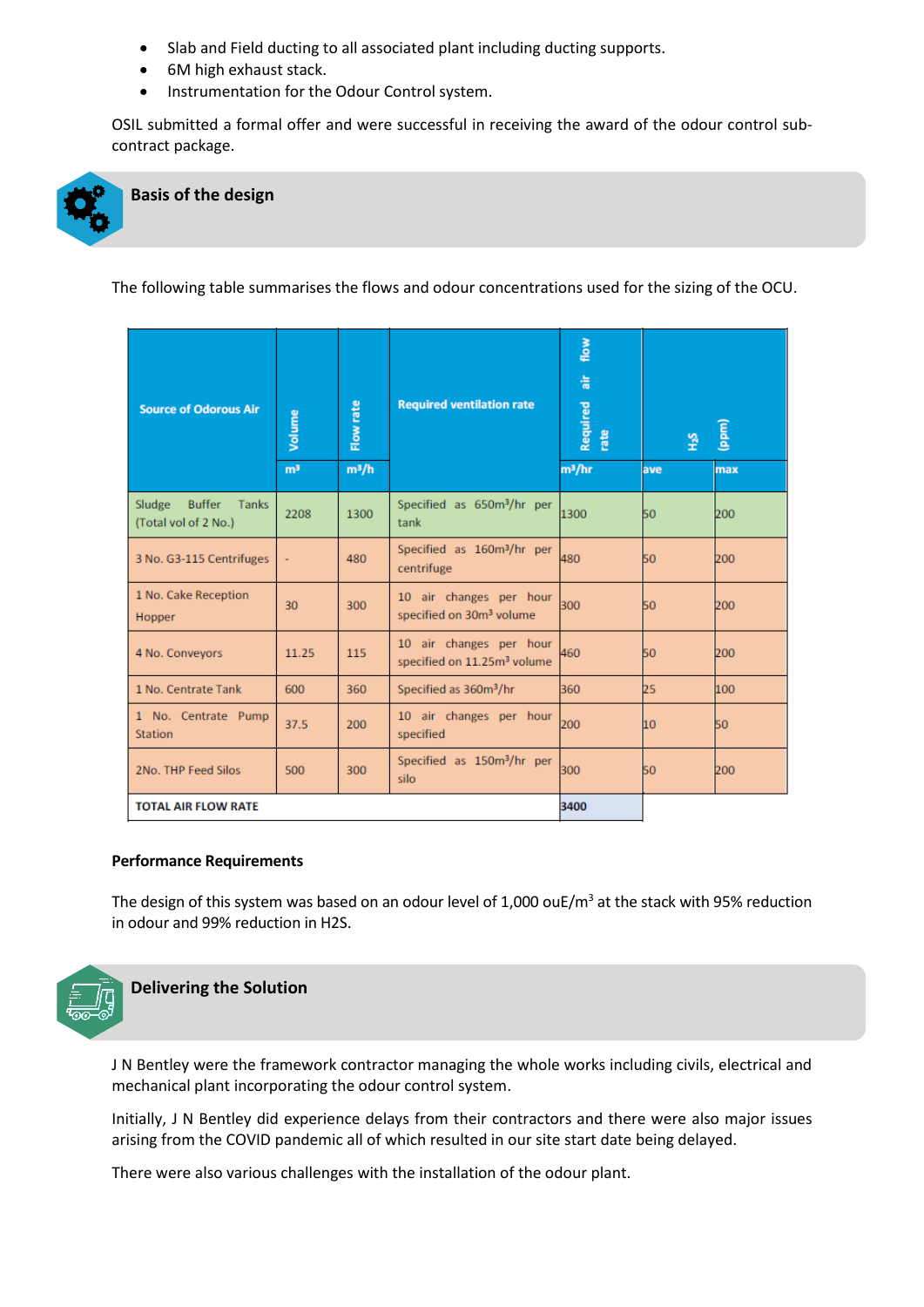This forced delay to OSIL's site start date shifted the installation activities into a period of high demand resulting into our site team numbers being impacted through-out the install period. However, we were able to successfully manage this issue and complete the install within an agreed timescale.

It was also found that some of the duct support interface points of plant supplied by other contractors were not suitable therefore, OSIL and J N Bentley agreed and implemented an alternative solution to resolve this issue. In addition to this J N Bentley requested that a section of the Field ductwork needed to be re-routed towards the latter stages of the install so we altered our site layout drawing accordingly and then supplied/installed the associated new ductwork to the approval of J N Bentley.

In summary, all challenges through the install phase of the odour control package were successfully managed with J N Bentley and were to the required quality standards and all within the timeframe of the overall project.

#### **Before Images:**



Site aerial view – prior to any install of the odour control package



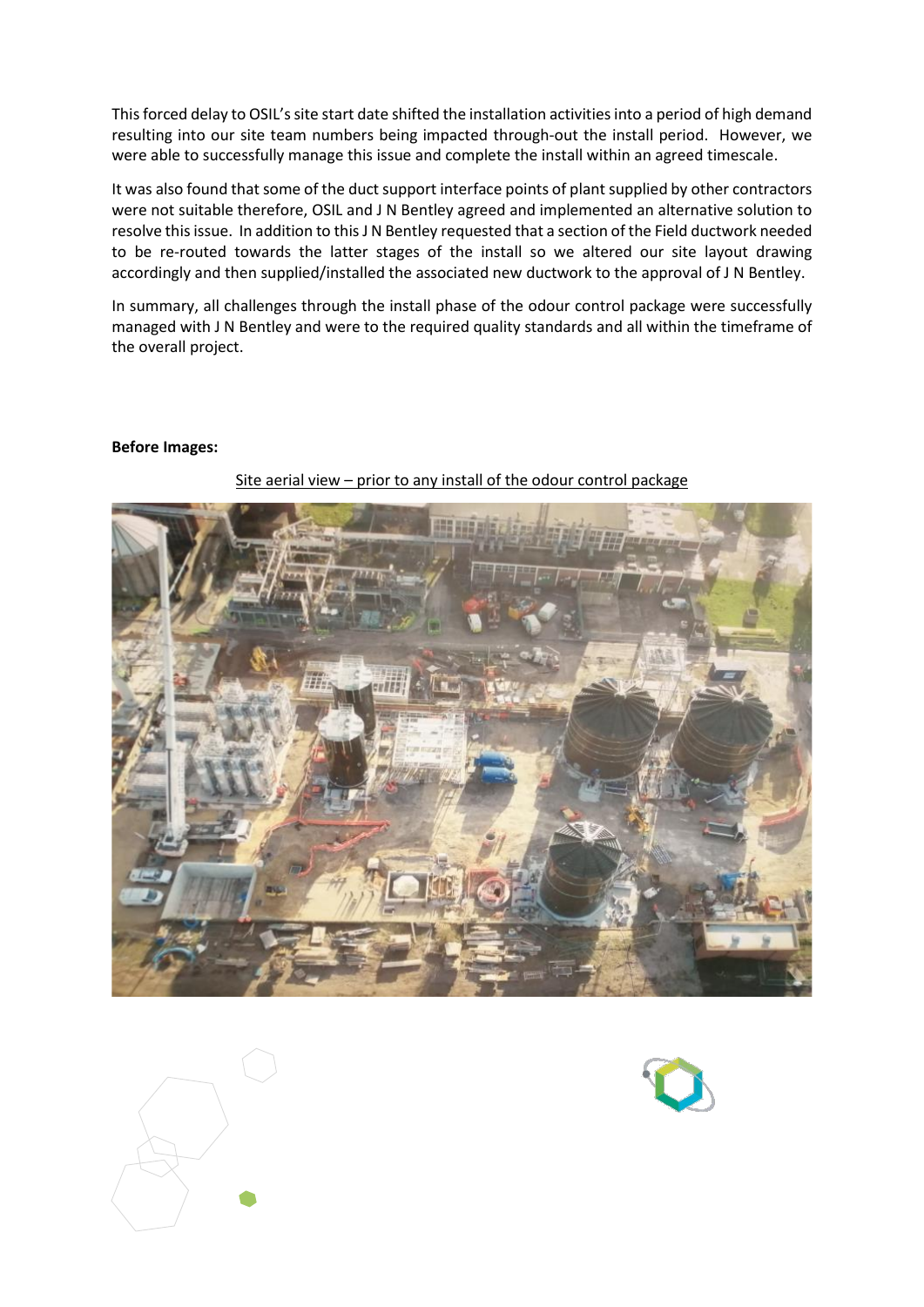## Site under construction





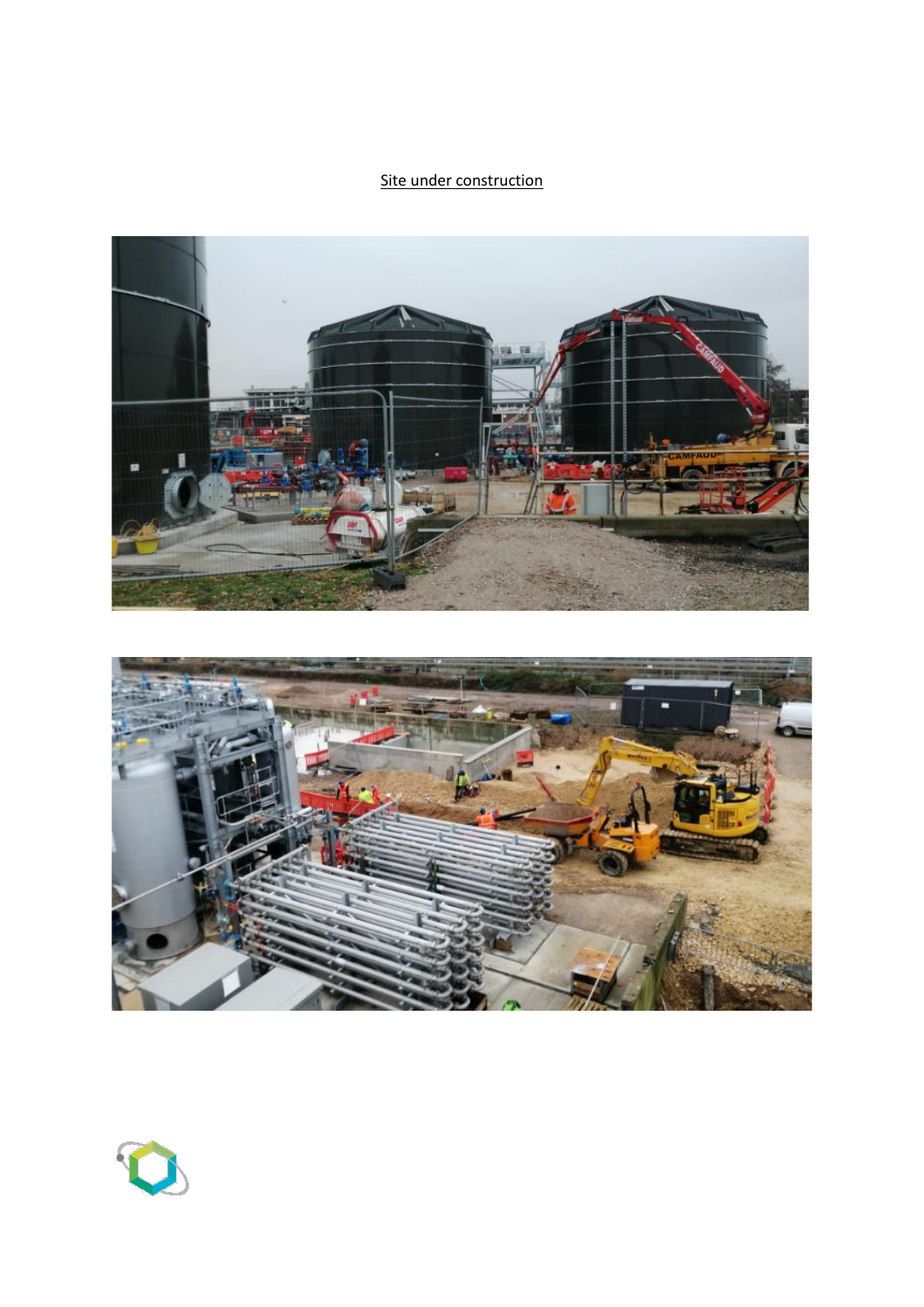## **During Images:**



Site aerial view – install of the odour control package in progress

Install of the high-level tank connection (left) and install of odour control plant on slab (right)



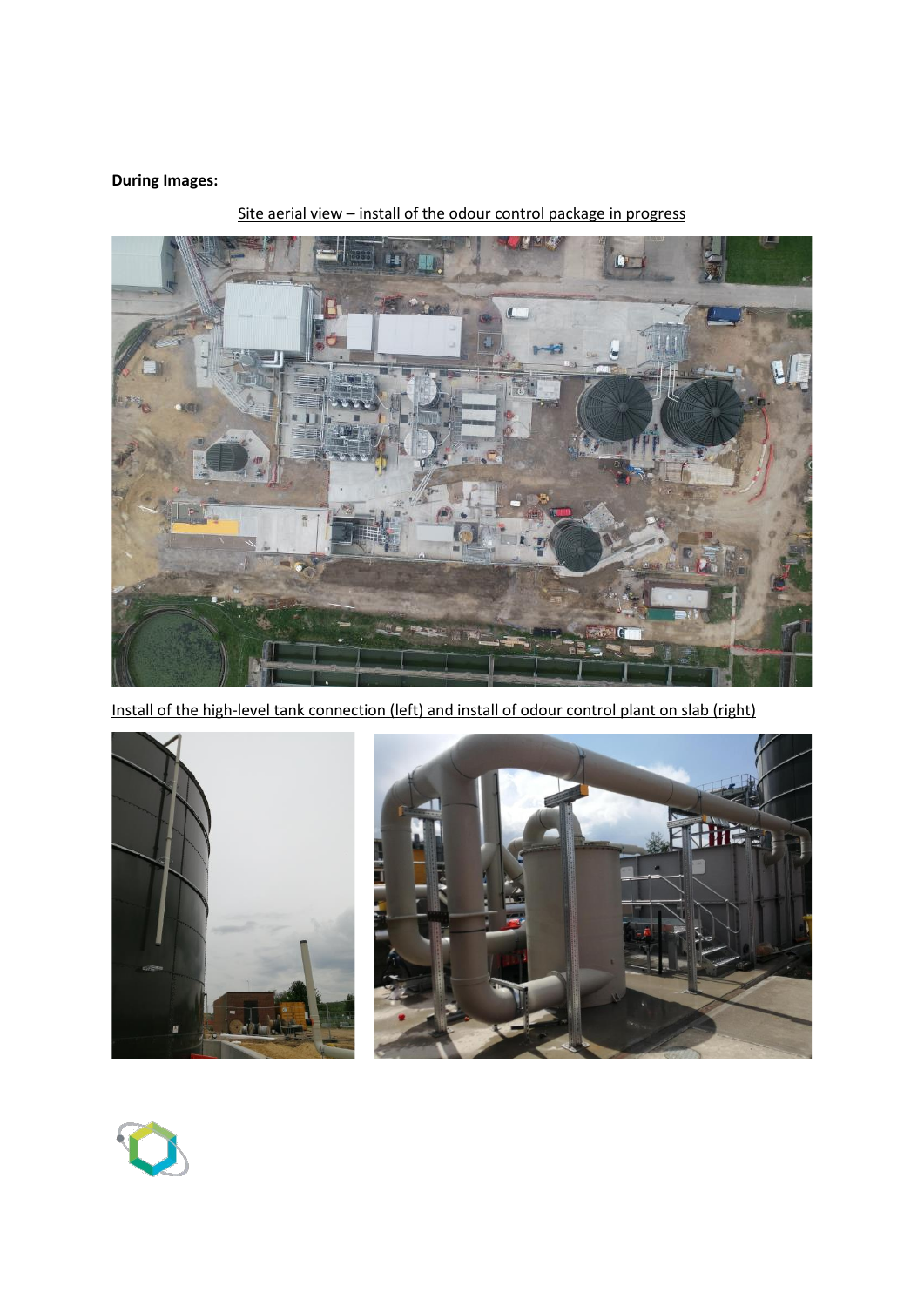Biofilter irrigation (left) and high-level tank connection to odour control plant on slab (right)





### **How did the Client win?**

With the new system in place Severn Trent Water have increased the capability of Stoke Bardolph STW and with the new OSIL odour control system all the produced odourous gases from the site plant are treated to prevent any odours escaping to the local area.

The newly installed odour control system is fully compliant to DW154 requiring minimal maintenance with the Biofilter® LavaRok® media having a guaranteed life of 25 years and the Carbon Filter media having a life of 5 years.

Each project has its challenges and these have been overcome to ensure a successful and satisfactory completion of the Stoke Bardolph STW scheme. This was achieved by the experienced and dedicated OSIL team and the close working relationship with J N Bentley working on behalf of Severn Trent Water.

The odour control system carried out by OSIL at Stoke Bardolph STW represents the second of this type in quick succession with J N Bentley as the principal contractor. It is also another example of OSIL successfully completing the install of an odour control system at a Severn Trent facility. This shows the continual growth in OSIL reputation within the Water Industry which we are all very proud of and excited at the prospects of similar opportunities in the future.